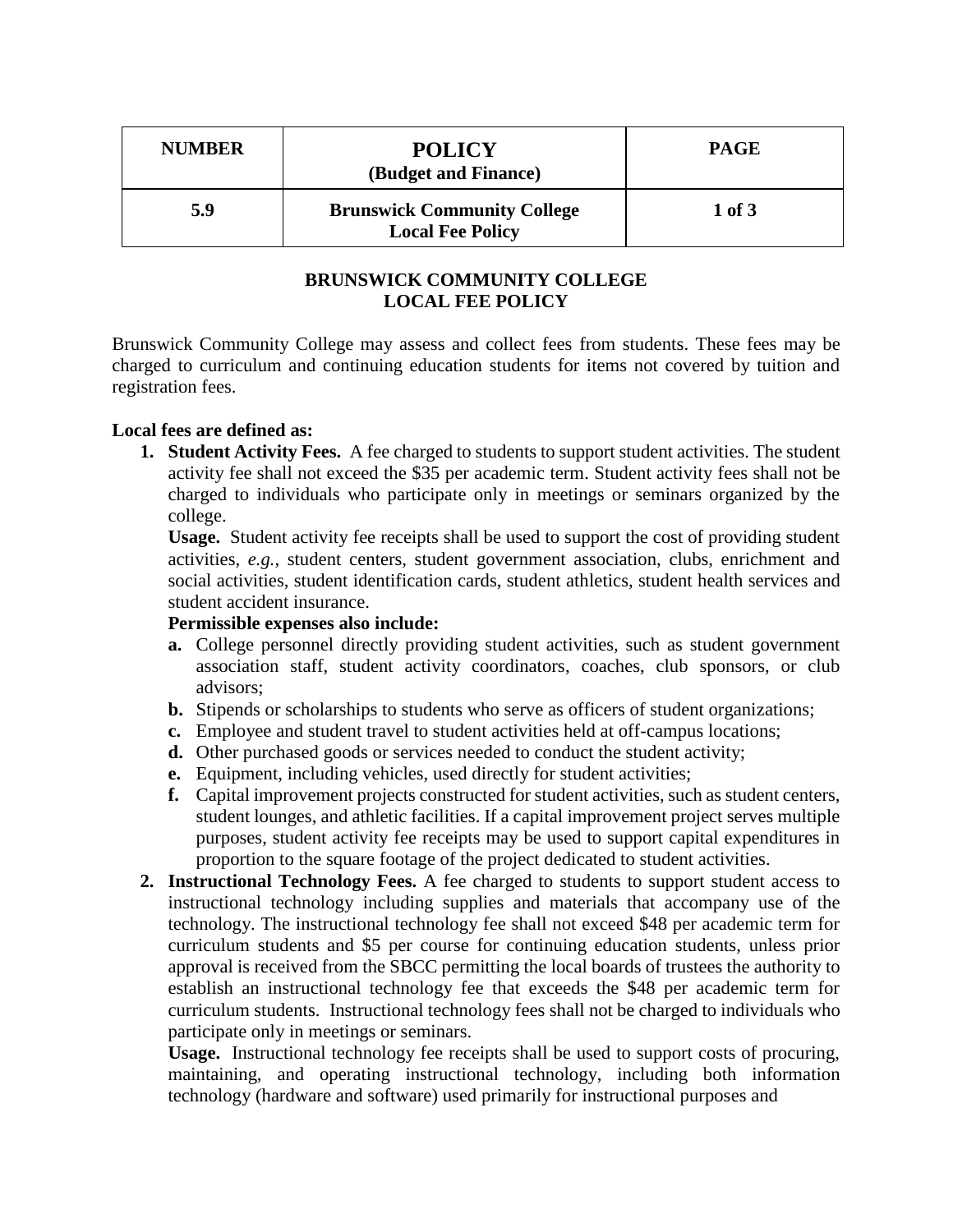| <b>NUMBER</b> | <b>POLICY</b><br>(Budget and Finance)                         | <b>PAGE</b> |
|---------------|---------------------------------------------------------------|-------------|
| 5.9           | <b>Brunswick Community College</b><br><b>Local Fee Policy</b> | 2 of 3      |

specialized instructional equipment necessary for hands-on instruction. Instructional technology fee receipts may be used to hire support positions to operate, maintain, and repair this technology, as well as buy the necessary supplies and materials for operations.

Instructional technology fee receipts shall not be used to purchase computers and other technology used primarily by college employees, nor may instructional technology fee receipts be used to support positions that do not directly support this instructional technology.

**3. College Access, Parking and Security (CAPS) Fees.** A Fee charged to a student for use of the College's parking facilities and property.

**Usage.** CAPS fee receipts shall only be used to support costs of acquiring, constructing, and maintaining the college's parking facilities, parking enforcement, and security of College property. Security costs include, but are not limited to, salaries, related benefits, and operating costs associated with security personnel; contracted security services; vehicles, equipment, and capital improvements necessary to secure college property.

**4. Required Specific Fees.** Specific fees to support other required academic costs for consumable goods or services that are specifically required for a course. Such academic costs include, but are not limited to, tools, uniforms, insurance, certification/licensure fees, e-text, lab and other consumable supplies. Specific fee rates shall be set based on the estimated cost of providing the good or service.

**Usage.** Specific fee receipts shall be used for the purposes for which they are charged. Excess receipts shall only be used for one or more of the following purposes: instruction, student support services, student financial aid (e.g. scholarships, grants, and loans), student refunds, student activities, curriculum development, program improvement, professional development, promotional giveaway items, instructional equipment, and capital improvements and acquisition of real property.

**5. Other Fees.** Fees to support costs of goods or services provided by the college that are not required for enrollment. Examples include, but are not limited to, student health and other insurance fees, graduation fees, transcript fees, optional assessment fees, library/equipment replacement fees, and fees to participate in a specific event or activity. The local board of trustees shall set other fee rates based on the estimated cost of providing the good or service.

**Usage.** Other fee receipts shall be used for the purposes for which they are charged. Excess receipts shall only be used for one or more of the following purposes: instruction, student support services, student financial aid (e.g. scholarships, grants, and loans), student refunds, student activities, curriculum development, program improvement, professional development, promotional giveaway items, instructional equipment, and capital improvements and acquisition of real property.